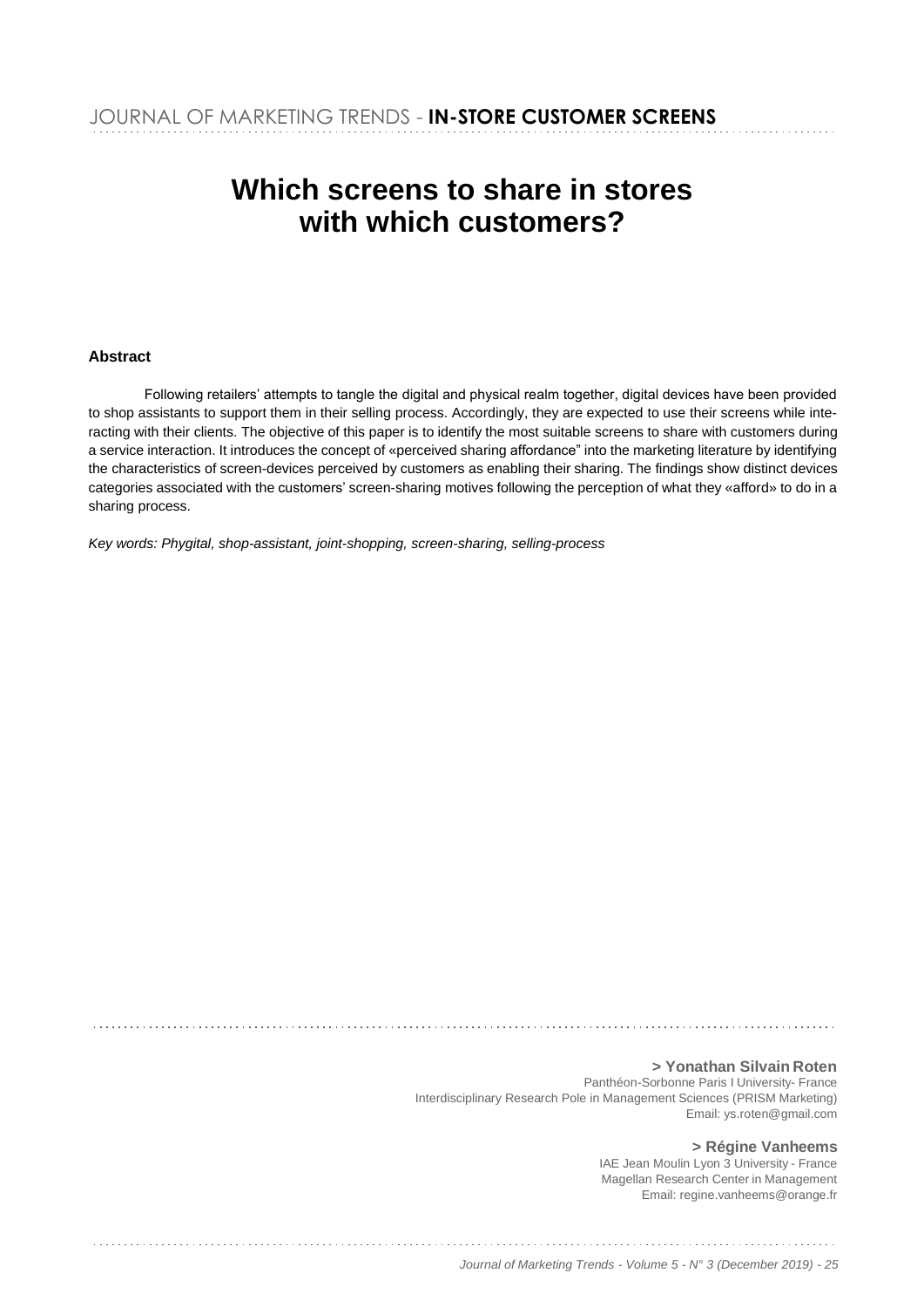#### **Introduction and objectives**

Shopping together on the same screen has become quite a common practice. Already in 2007, 92% of people in Canada spent between 1.5 and 3 hours a week with their spouse on the Internet and between 1.5 and 4.6 hours with their children (Kennedy et Wellman, 2007). In France, 81.25% of French adolescents say they have already made online purchases with their parents (Durand-Megret, 2014). The phenomenon of shopping together on the same screen, that can occur with different persons (family members, friends and shop assistants) and in different places (at home, in public or commercial spaces) can be explained by the daily time spent on the Internet (Kennedy and Wellman 2007).

**Figure 1: Shopping screen-sharing activities with a relative / with a shop assistant**



(Images: Thinkstock)

Concerning the commercial places, if retailers have made large investments in stores to provide digital screens for customers' self-service use (Filser 2001), they also supply digital devices to their shop assistants in order to support them in their service process with customers. Whereas some French retailing brands have begun to encourage their shop assistants to go online with their clients when interacting with them, U.S. Nordstrom fashion retailer has already promoted 'co-shopping' practices where customers and shop assistants "shop together" online on the same screen. However, if numerous research have identified consumers' motivations to shop on-line (Childers et al. 2001), very few research have been conducted on their motivations to go on a screen with a shop assistant (Vanheems, 2013 ; authors, 2017a,b,c,d, 2018a).

The objective of this paper is to identify the best ways for shop assistant to share a screen with their customers according to their shopping motivations. More precisely, it aims at identifying the most suitable screens to be shared and the best way to do it. The concept of "Perceived Affordance" gives a first framework to analyze the most adapted screens for interaction. The implementation of this concept, originally from the field of Ecological Psychology (Gibson, 1979) and adapted to Human Computer Interaction (Norman, 1988) is rooted in the assumption that the willingness of a customer to go with a shop assistant on a screen will depend on his perceived features of the screens and on their coherence with his screen-sharing motivations.

This paper is structured as followed. A literature review about the reasons why customers shop together is firstly reported. After being presented, the concept of "Affordance" is used as a framework to identify the perceived features of the devices and the way they fit customer's motivations. The methodology and the main results are then presented. Finally, implications and contributions are developed.

#### **Literature review**

#### **Why do people shop together?**

*Why do People shop together on the same screen?* As no research has been conducted on the motivations to do such a common activity, a preliminary literature review is needed to recall firstly the reasons why people shop and secondly why they do it with another person on their sides. Some decades ago, Tauber (1972) conducted a qualitative research to understand the reasons why people shop. He showed that getting a product was not the only motivation to go to a store. On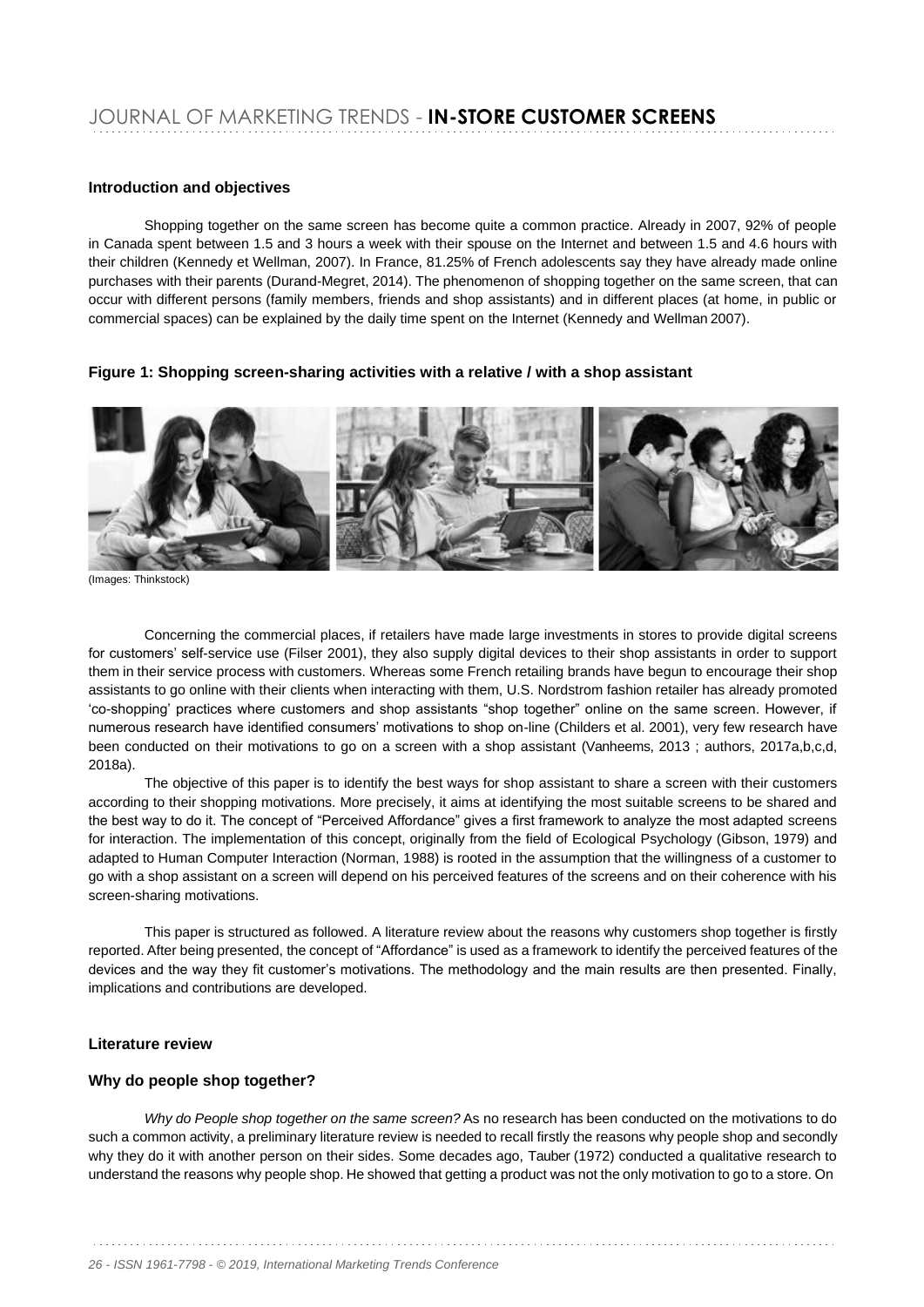the contrary, different motivations he classified into personal and social motivations may explain such a behavior. Twenty years later, Babin, Darden and Griffin (1994) showed that shopping can be motivated by utilitarian and hedonic factors.

As a particular case of shopping, shopping with someone else in a store can be motivated by utilitarian or emotional motives. Motivations of shopping together may vary across context and according to the identity of the partner (Kiecker and Hartman, 1994, Borges et al., 2010) and his personal/relational characteristics (e.g., gender, relation length) (Beatty and Talpade, 1994; Furse et al.,1984; Wagner, 2007). In the family context, Lim and Beatty (2011) showed that the decision of a couple to shop together can be motivated by hedonic reasons (expected shopping pleasure) as well as by utilitarian reasons (purchase relevance, financial risk). Concerning perceived risk, shopping together is "a manner to cope with anxiety and stress in a meaningful decision process" (Hartman and Kiecker, 1991). Moreover, companion shoppers may "perform many duties traditionally performed by the retail salesperson" (Lindsey-Mullikin, and Munger' 2011, p.7).

In terms of consequences, shopping with another person in physical stores has been recognized as having mainly a positive impact on purchases in terms of both volume and sales (Mangleburg, Doney and Bristol 2004; Sommer, Wynes and Brinkley 1992). Nonetheless, Borges, Chebat, and Babin (2010) suggested that the positive valence of such a shopping experience depends both on the motivation of the consumer to shop jointly and on the identity of the shopping companion.

#### **Why do people shop together on the same screen?**

This literature review, about the reasons why people shop together in physical world, confers a first framework to understand what can motivate people to shop together in the digital world, i.e. around the same screen. Such screensharing shopping activity can be expected to be driven by the same types of motivations (hedonic, utilitarian). Furthermore, these motivations are supposed to vary according to the identity of the partners and according to the customer's shopping orientations (Gehrt and Carter, 1992). In a previous research (authors, 2017a,b,c,d, 2018a), three types of motivations to share a screen have been identified: utilitarian, social and individual motivations.

The utilitarian task-related dimension stems from a need for functional assistance in order to succeed at the shopping task in the most efficient manner. The social activity-related component on the other hand expresses an intrinsic motive for social bonding and togetherness. Regarding the individual control-related third motives, it stresses a more individualist need, either active (i.e.: the willingness to have an impact on the shopping process) or reactive (i.e., a reaction to hinder a potential loss of control in the process). These motivations are conform with McClelland (1985) motivational psychology theory called "the three big needs theory", claiming that every human behavior may be addressed within three basic needs described as "achievement, affiliation and power" (Sokolowski et al., 2000). These dimensions which may be described also as transactional, relational and personal action/reaction-oriented in a shopping perspective, continuously evolve and change in their intensities according to past experience and perceived contextual cues (i.e., which can be sorted according to an adapted P.O.S. interaction paradigm<sup>1</sup>).

#### **From the motivations to surf jointly to the perceived "sharing affordance" of the screen**

When involved in a screen-sharing activity for shopping, customers are living a "hybrid interaction" as they interact in the physical world (sharing a physical place in which they are close to each other) as well as in the virtual one (sharing a digital place where they surf together). Such an "hybrid interaction" creates complexity and involves not only personal, emotional, interactional, spatial dimensions but also technological ones. Screen-sharing activity may be considered therefore as "new hybrid interactions combining Human-Human Interactions with Humans-Computer Interactions" (authors 2017b). The screen is the artefact that gives rise to this new hybrid interactions that can take place via different tools (display screen, screen table, service kiosk, personal computer, laptops, tablets, smartphones, etc.). As the characteristics of such tools can determine motivations to interact together, the theoretical concept of "Affordance" offers a first framework to analyze their ability to allow such a hybrid interaction. The theory of affordance was first developed by Gibson (1979) as

*<sup>1</sup>The Partner, Object, Situation perception of the actor (authors, 2017a, 2017c, 2017d, 2018a) is adapted from Punj and Steward (1983) Person, Object, Situation (P.O.S) interaction framework*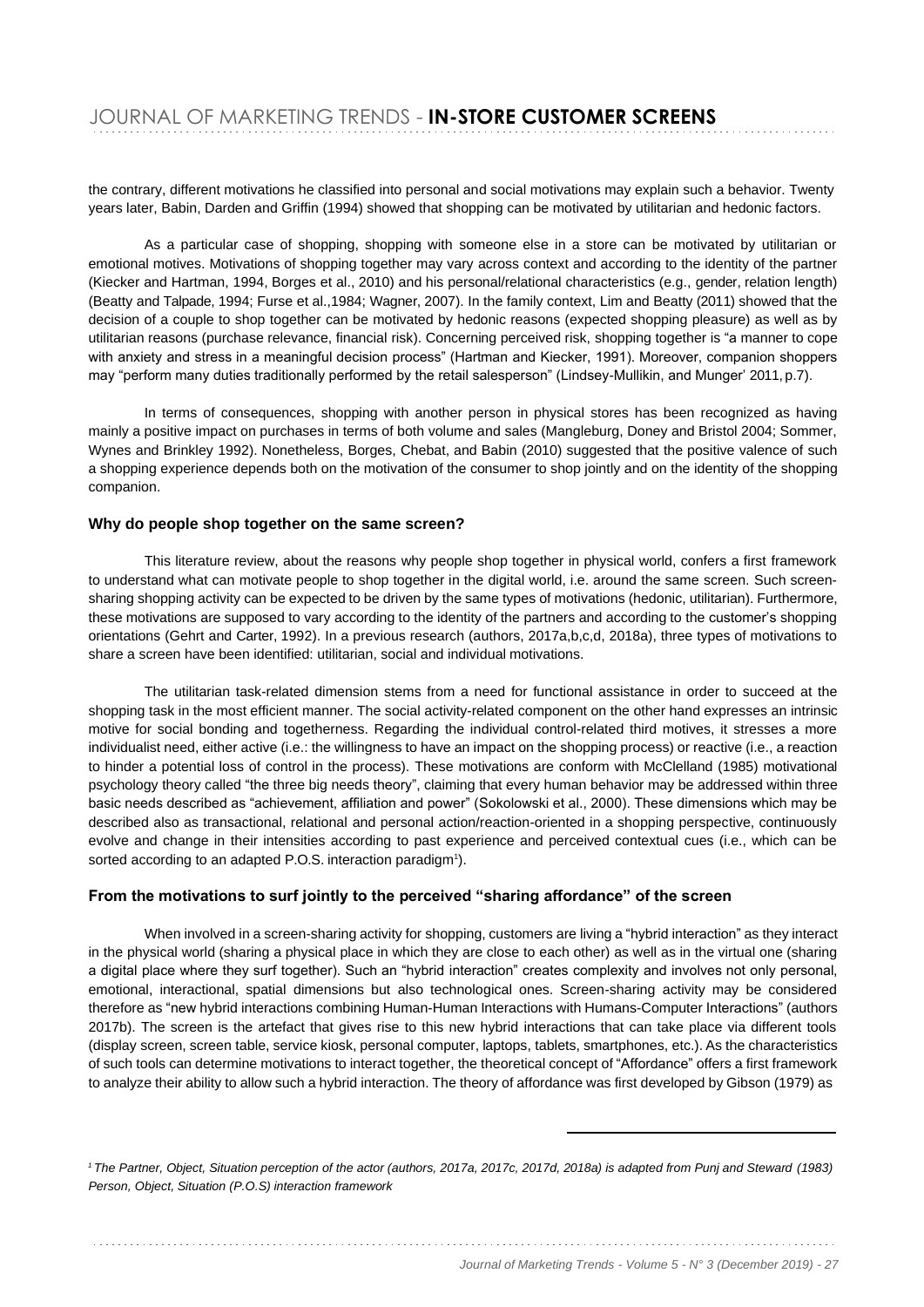an ecologic psychological theory implying "the complementarity of the animal and the environment" (p. 127) in terms of what the natural environment offers to the animal survival actions. In 1988, Donald Norman introduced the concept of affordance into the Human-Computer-Interaction (HCI) field to understand the affordance of a medium. Its principle is based on the perception of the "action possibilities" of a medium by an actor. It assumes that artefacts need to be assessed in terms of what they enable to do rather than only according to their technical physical or even digital components (e.g. see Wells, 2002 extensive review on affordance and computation). The affordance theory is still applied today to evaluate the fit of the "technology" as perceived by the actors. For instance, ElAmri (2015) proposed a classification of connected hybrid objects on the basis of the affordance theory, sorting them according to consumers' perception of what they afford to do. In our research, screens are evaluated according to their perceived ability to allow a share used, that is to say according to their perceived "sharing affordance". In the lineage of this research, the aim in this paper is to evaluate the sharing affordance of screens when they are used with shop assistants in stores:

Are specific screens perceived as more adapted to use together with consumers in stores? Does this perception vary according to their motivations to share a screen?

#### **Method**

The objective of this research is to identify the most suitable screens to share with customers during a service interaction and whether they are linked to the motivations of customers to share a screen with a shop assistant.

#### **Sampling and interviews procedure**

Since it is the first research exploring the consumers' perceptions of the sharing devices that can be used in stores, an exploratory qualitative approach was chosen. Twenty French customers aged from 16 to 79 were interviewed through semi-structured interviews. Our sampling choice (See Appendix 1) based on diversification (Miles and Huberman 1994) was intended to achieve a theoretical saturation threshold (Glaser and Strauss 1967). External diversification was first achieved by interviewing men and women from distinct socio-economic levels and family situations. A process of internal diversification was then performed according to the "purposeful sampling" design (Palinkas et al. 2015) for the identification and selection of individuals knowledgeable about or experienced with the phenomenon of interest. Based on the need to yield cases that are "information-rich" (Patton 2002), it focused on respondents living with a partner and/ or with grown-up children, who have experienced more numerous situations of screen-sharing interactions in both private and commercial spheres. They were first required to describe a recent shopping experience in store in order to understand their shopping orientations. Then, using a funnel methodology, they were asked about their shopping digital habits, before, during or after visiting a "bricks and mortar" store. Finally, they were required to remember firstly an experience of surfing on the Internet with friends or family members and secondly with shop assistants in stores (See Appendix 2: Interviews guide).

#### **Recalled and Simulated Screen-Sharing Situations**

However, at the time of this research (2015), as all respondents succeed to recall a sharing screen interaction with relatives or friends, only slightly more than half of the customers remembered screen-sharing interactions with shop assistants. A scenario-based procedure was therefore adopted for interviewees who did not remember such interactions with shop assistants. These respondents were asked to project themselves into "a screen-sharing scenario" with a shop assistant with whom they remembered having a verbal interaction during their visit in the store. This request for projection was necessary to approach behaviors not yet experienced by all or not fully consciously. Luo's (2005) research drawing on Dahl, Manchanda and Argo's (2001) study has suggested that *"the effects of imagining a social presence on purchase behavior can be similar to the effects of an actual presence"* (Luo, 2005, p.290). Moreover, such "scenario" methodologies have been applied in research on couples' joint-shopping motivations in stores (e.g., Lim and Beatty 2011) and shoppers' attitudes when faced with retail technology (Inman and Nikolova 2017). Bateson and Hui (1992) also supported the use of these simulation techniques, citing them as having advantages over retrospective memory-based ones and providing ecologically valid tests.

#### **The content analysis procedure**

A content analysis was carried out according to the methodological recommendations of Evrard et al., (2009)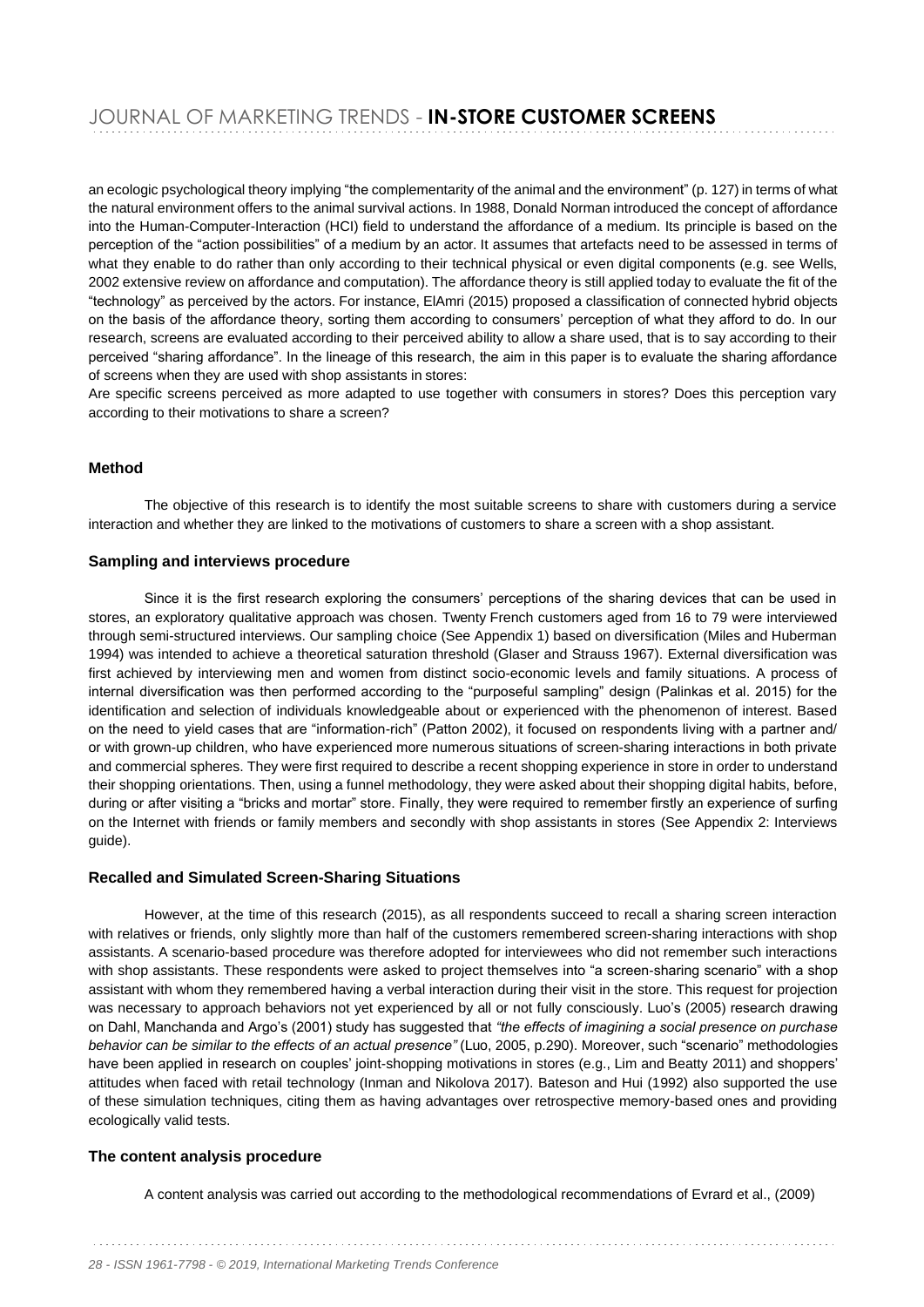and Bardin (1977). The interviews were recorded and fully transcribed, and a content analysis was carried out, according to scholars' methodological recommendations (Andreani and Cochon ; Harwood and Garry 2003; Malhotra 2007). A preanalysis was performed consisting in selecting the corpus to be analyzed (interviews) and reading it meticulously (Bardin 1977). An encoding step was then carried out, choosing and defining the presence of sequences of phrases having complete meanings by themselves as "units of meaning". A corpus categorization, organization and classification process was performed when a set of significant units of record (the codes) were grouped by analogy of meaning and sorting based on the criteria of the entire encoded material. Finally, a process of reorganization of classifications and interpretation by an inferential process yielded an open model. While the horizontal analysis (between respondents) of the interviews highlighted the different features of the screen-devices, the vertical analysis (within respondents) enabled to sort distinct categories of devices and to determine how they are specifically perceived in a screen-sharing perspective. The interviews grid (horizontal and vertical analysis) allowed to examine the relation between the perceived "sharing affordance" of each kind of devices and the customers' screen-sharing main motivations.

#### **Findings**

The findings first identify the main features of screen-devices perceived as impacting the motivations of customers to use them jointly with a shop assistant. Then, a typology of digital devices shared between shop assistants and customers in stores is proposed, according to the different screen-sharing motivations of the customers.

#### **Are screens suitable for joint shopping?**

Concerning the screen devices, they were described in terms of what they allow (or not) to perform jointly. Two dimensions have been identified: the visibility convenience of the screen and its belonging.

#### **1. The visibility convenience of the screen**

The first dimension that has emerged from the content analysis is related to the visibility convenience of the screen. Two visual themes appear: the size of the screen and its angle.

#### The screen size

The size of a screen illustrates the actors' perception whether a specific screen "affords" more than one person to look at it simultaneously- *"Anyway smartphones, it's a screen made for one person"* (M., 18). Consequently, customers perceive instantly whether it may be *"pleasant"* to share a screen, first according to its size - *"Since on smartphones, it's a small screen ..., on the computer it's still more (…) pleasant"* (M., 18). The sharing affordance of small-sized screens has been described as "not easy"-"I was next to him (to the shop assistant), so it's not easy because anyway if it's in front of the screen, you're still a little bit aside relatively to the screen because the screen is not so big" (C., 60). However, the question whether the sharing is *"convenient"* or not also depends of the number of persons crowded around the same screen - *"It's not convenient to be 7 people in front of a small screen"* (M., 18).

The perceived size of the screen is in fact related to visibility issues rather than only physical position convenience - *"It is above all that they see better 'so, visually, it is preferable"* (L., 16). Logically, the size of a screen needs to afford its sharing - *"To watch on a big screen, it would be nice, you may have an image that is better than that on a small mobile screen"* (D., 55). The visual aspect appears as the first condition required of screen-sharing practices and directly related to its affordance to share it with a shop assistant.

#### The screen angle

A second visual theme that came into light is the possibility to move the screen angle to enable a better visibility - *"He had his computer screen turned towards us and as he went along, he added other parts of the table, we could see everything he added"* (S., 27). The gesture of changing the orientation of a screen to enable a better visibility to the customers is perceived as an invitation to share it and to be a part of the process occurring at the screen - *"Well, with open*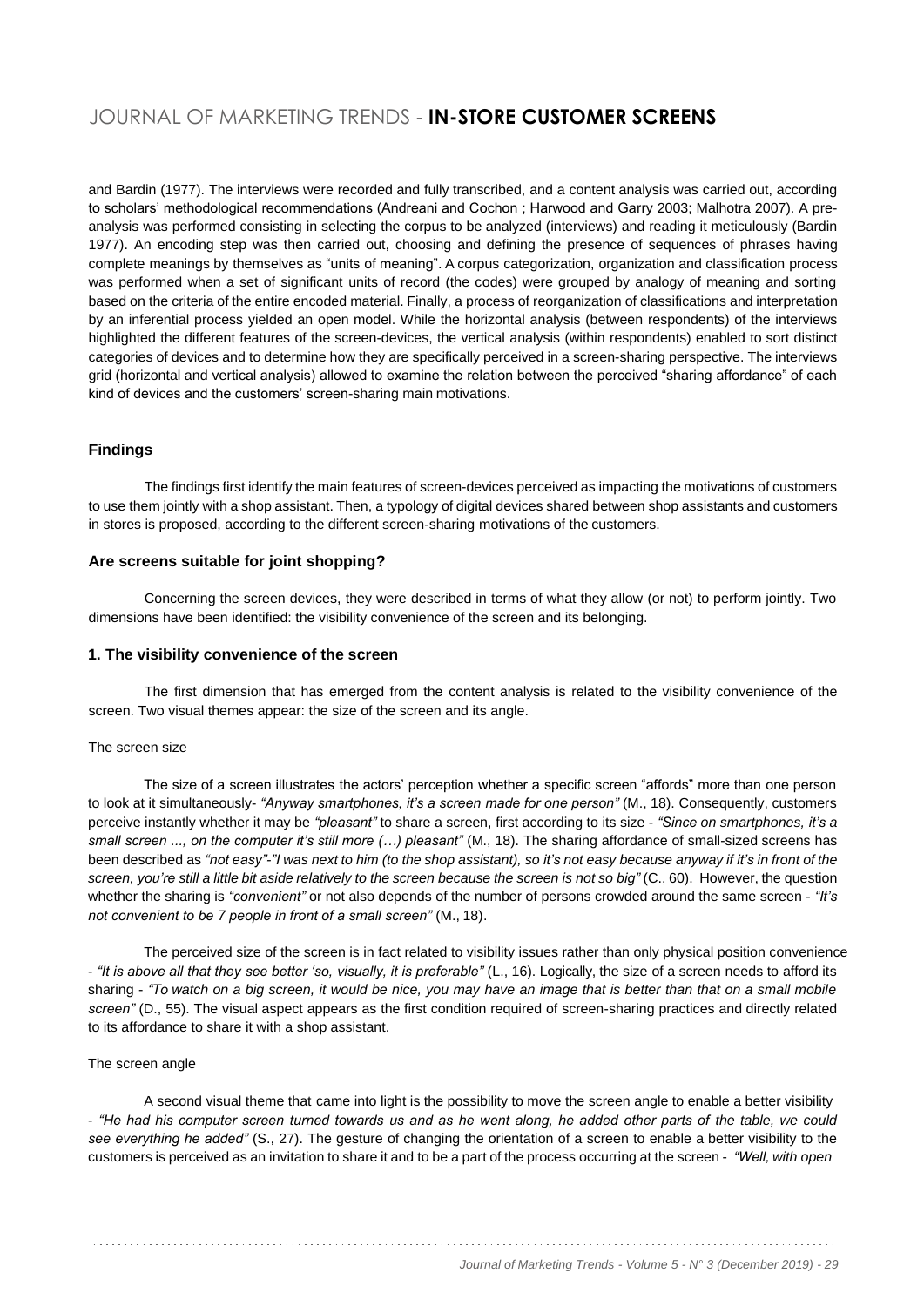screens at Darty (a consumer electronics retailing brand), well we are with them; what is good is that they turn the screen, *you see what they type (...); he was looking at the same time, and I saw everything that was displayed"* (O.,38). A screen which can be turned easily is viewed by customers as a tool which c affords a shared use. Moreover, it seems also easier to turn a screen toward the partner with a mobile device than a fixed one - *"I'll take the laptop for her, I'll tell her "look, what do you think"* (T., 48). In this way, a more effective and cheerful oral and visual communication can then be achieved. The effect of a fixed screen, on the contrary, seems to hinder the communication process between the dyad. "The (fixed) computer, one cannot take it at hand to tell the other "look..."; the computer is fixed, people are fixed facing the *computer and that's what bothers me "*(S.,27). The possibility to turn the screen and variate its angle is perceived therefore as a complementary visual affordance allowing a more pleasant shared use of the device.

#### **2. The belonging of the screen-device**

The second dimension is surprisingly not a technical feature of the device. It is related to the belonging perception of the screen-device. The content analysis highlighted that the possibility to use a digital device is associated to its perceived belonging -"It is the one to who the computer belongs that generally look at it..." (M., 18) - There is a social taboo that prohibits any active operation at a screen that is perceived as the personal possession of another person - *"Honestly I will not, it's his, his computer (of the shop assistant), I will not touch it" (PJ, 78)*. When a screen is considered to belong personally to another person, it usually doesn't "afford" to operate it jointly. Nonetheless, this interesting social norm seems to be moderated by the strength of the link between the partners. When strong-ties partners may feel socially comfortable to touch the device of each other's, that is not the case of weak-ties partners (strangers, acquaintances or shop assistants). In such cases, the partner feels that touching physically the personal device of his occasional screen-sharing partner is far outside the accepted social norms of weak-ties partners' interactions. It is the reason why customers are not poised to actively operate a device perceived as personally belonging to the shop assistant. This perception of device belonging affects therefore the "screen-sharing affordance" evaluation of the customer.

#### **When screens are not able to satisfy the same motivations …**

Distinct screens were perceived differently according to their ability to satisfy various sharing motivations. The screen "sharing affordance" seems to be linked with the motivations of the respondent to share the same screen. Actually, we can identify different types of screen-devices that are perceived as more adapted for functional assistance ("Display screen-devices"), for social interactions ("Interaction screen-devices") or for personal control-related use ("Individual screen-devices").

#### **1. The "Display screen-device"**

Some devices were perceived as better adapted to functional assistance. The devices we call "Display screendevice" are characterized by a "good visual quality" for both actors (a larger dyadic<sup>2</sup> size and an opened angle) and conceived as belonging to the partner. Sometime, the very shop assistants' act of turning the screen angle to enable a better visibility to the customers is perceived as fulfilling the utilitarian motives of the consumers – "What is good is that they turn the screen, you see what they type (...)" (O., 38). Therefore, such display screen "affords" first the completion of utilitarian task-related motives/ achievement needs of the consumer – "If the screen (of the shop assistant), if I can see things easily or not. That will certainly be something that will make me join or go away and look elsewhere"(P., 55)

#### **2. The "Interaction screen-devices"**

Another type of devices that we name "Interaction screen-device" better "afford" mutual activity at them. These devices are constituted by a good visual quality for both interlocutors (a larger "dyadic" size and an opened angle) but perceived as a public or communal belonging (not the personal belonging of any of the partners). For instance, public interactive kiosks in stores with a touch screen enabling mutual activity are classified in those devices category. With this type of devices, the feeling of togetherness and affiliation - "Well…, we are with them"(O., 38) through cooperation - "If it

<sup>&</sup>lt;sup>2</sup> The term "dvadic size" is used here in order to define the size perception of the "visual sharing affordance" of the screen to two partners.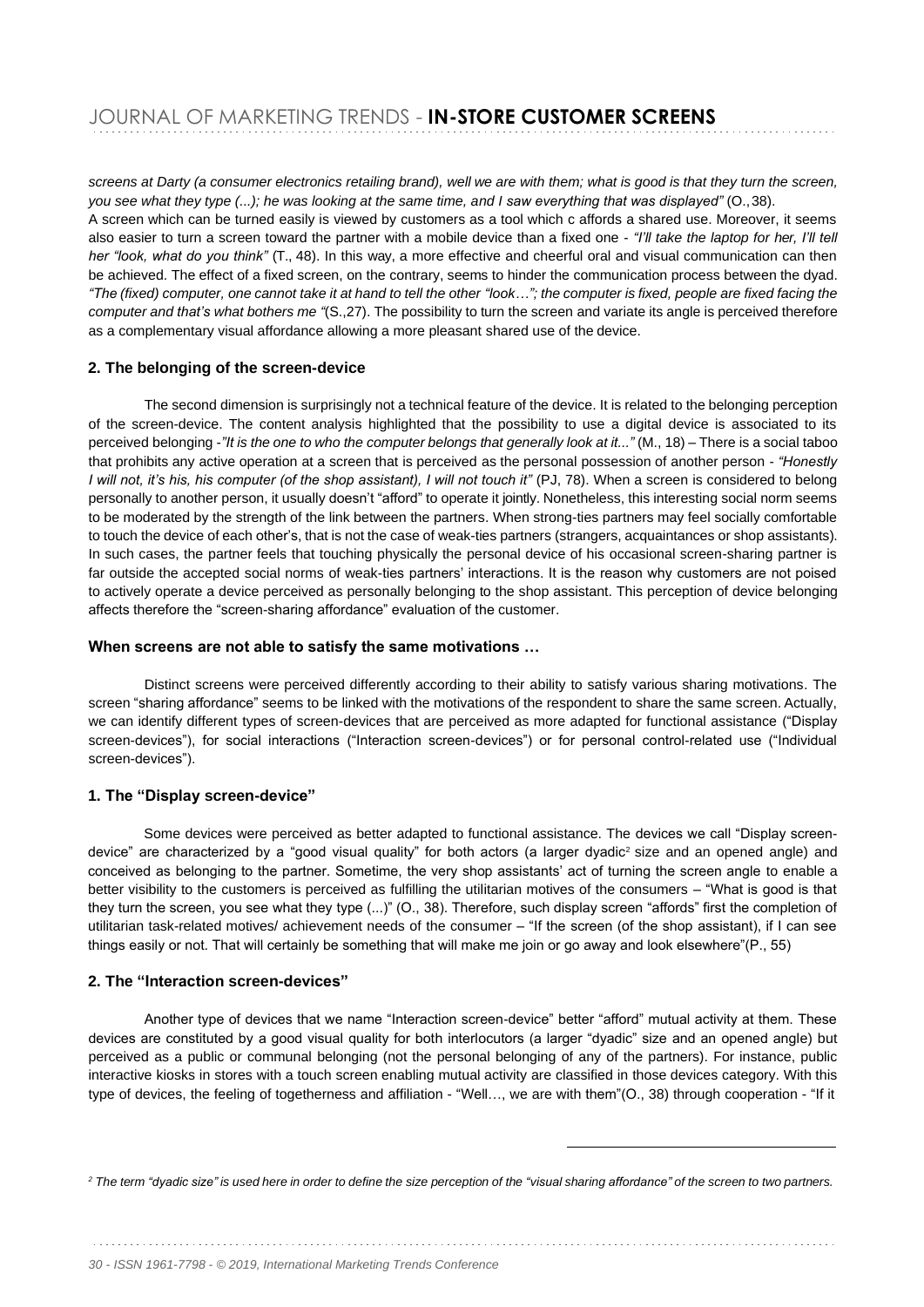is someone that is like you or looking for the same thing as you, it can be a form of cooperation and can be nice"(M., 18) is reinforced during the shared activity. This sensation of a shared process is the result of the possibility to have a real exchange when also operating the device mutually and actively - "It can be a moment of exchange... from a quality point of view, it can be nice" (D., 55). Consequently, social activity-related motives to share a screen - "I like it a lot because I... I like to feel part of it" (C., 60) seems to be spurred by this type of devices.

#### **3. The "Individual screen-devices"**

These screen-devices have been designated as "Individual screen-devices" as they enable only a unilateral control of the process. It can be symbolized by the customer's smartphone when he is the one leading the surfing process - "If I do not really find an article, well, I can show it to her on my phone" (L., 17). Consumers striving to preserve their autonomy during a screen-sharing exchange with a shop assistant prefer to use their own screen - "I would prefer to be on my screen "(M., 18). Their need of active control during the screen-sharing process -"It's directly the image of the product on my smartphone"(S., 27), restricts any possibilities to enlarge the sharing with the shop assistant beyond a quick glance at the screen - "If I'm surfing with my phone, uh, I can go and show something to someone but we're not surfing both" (S., 27). Here, the use of individual screen devices, stemming from active individual control-related motives may lead only to successive or parallel visual sharing practices between the customer and the shop assistant - "So he can go search directly on his computer, uh ... whether he has it or not and in which place…, so I think it helps them quite a lot" (S., 27).

Nevertheless, "Individual screen-devices" may be also the partner's personal device. In the commercial sphere, the shop assistant's personal mobile device or his/her work computer at the assistance point are additional examples of these kinds of devices. In this case, the sharing affordance of individual screen devices may satisfy reactive individual motives associated with the need to react to a perceived loss of control/power - " I place myself next to him and I look at the screen" (M.,63). This need of visual control also determines the physical position of the customer behind the shop assistant trying to monitor the process s/he is doing at the screen - "She was in front of the screen and I looked like that from behind, uh" (P.,79). In sum, when the shop assistant uses an "individual screen-device" in a sharing process, it stimulates the fulfillment of reactive individual motives associated with the need of reactive control of the consumer.

The table below summarizes the association of the motives to share a screen and the three distinct types of devices according to their visual and social sharing affordance

#### **Table 1**

The association of the screen-sharing motives and the types of devices according to their sharing affordance

| Type of screen-device/<br>sharing affordance<br>parameters | Motives to share a<br>screen   | Visual sharing affordance |                              | Social sharing affordance                          |  |
|------------------------------------------------------------|--------------------------------|---------------------------|------------------------------|----------------------------------------------------|--|
|                                                            |                                | Size of the<br>screen     | Orientation<br>of the screen | Belonging of the screen                            |  |
| Display screen-device                                      | Utilitarian task-<br>related   | Dyadic                    | Semi-Opened                  | Shop assistant's device                            |  |
| Interaction screen-device                                  | Social activity-<br>related    | Dyadic                    | Opened                       | Communal device                                    |  |
| Individual screen-devices                                  | Individual control-<br>related | Small                     | Semi Closed                  | Customer's/<br>Shop assistant's Personal<br>device |  |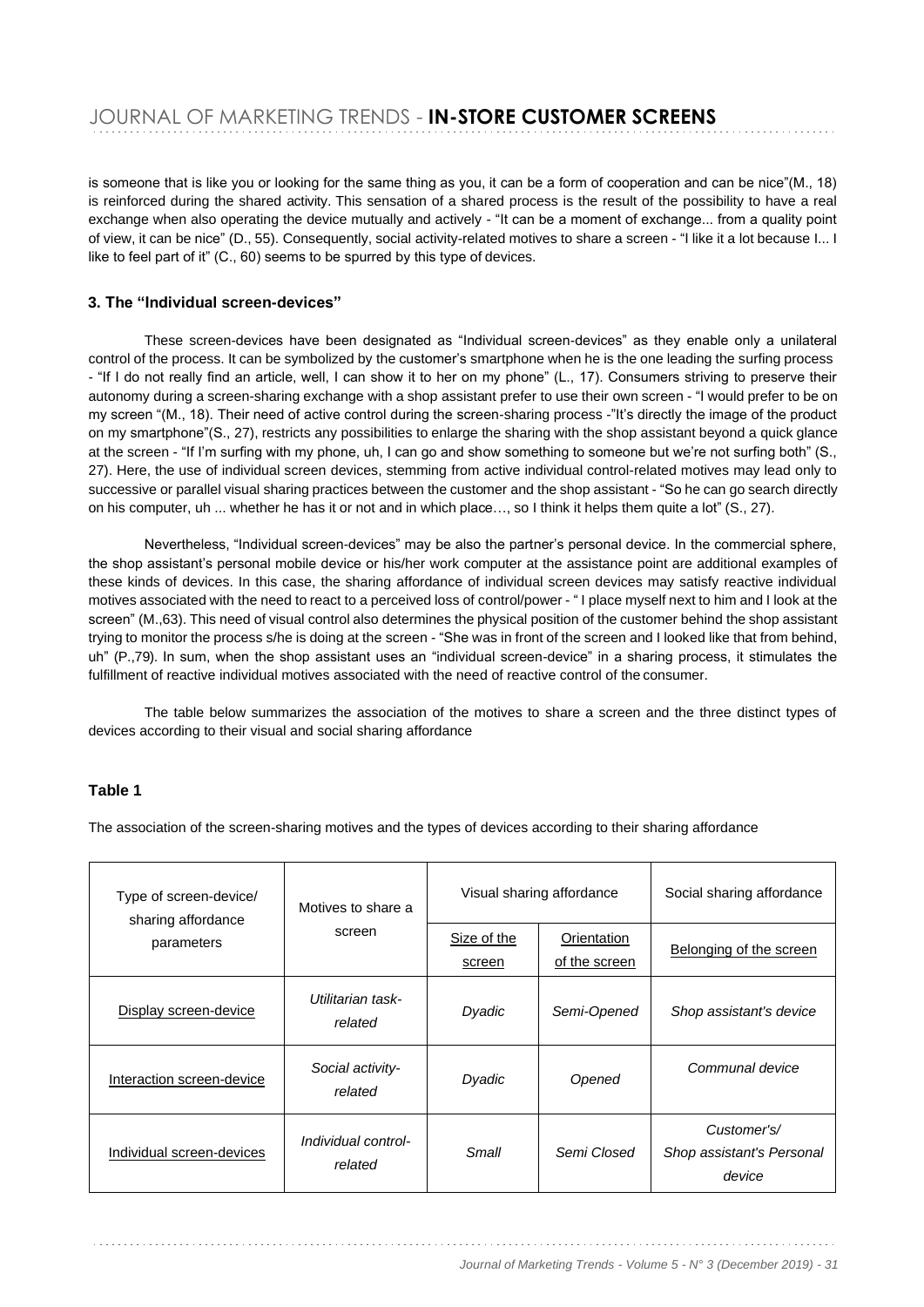#### **Discussion**

The results of this research show that the different screens may be more or less appropriate to fulfill the distinct motives to share a screen. Gaver (1992) claims that " Social activities are situated in their environment: if collaboration depends on complex, subtle social relations, it also depends on a medium in which these relations can work". In our case, the medium is represented by the perceived "sharing affordance" of the screen device. Such an affordance naturally depends on the situation. For instance, the nature of the links between the surfing partners<sup>3</sup> may have an impact on this sharing affordance. As viewed earlier, screen-sharing situation with strong-ties partners (Kiecker and Hartman 1994) appears naturally to moderate the effect of belonging. People feel usually more convenient to operate the device of a more "intimate partner" than the one of a stranger or a "weak ties" partner. Thus, it can be expected that the screen size as well as the belonging effect have less influence in screen-sharing practices between close partners than in a commercial context between shop assistants and customers. In the commercial sphere, the impact also depends on the customer's perceived professional roles of the shop representatives. This role conception might depend on the consumer's cognitive script and accepted social norms of interaction in a commercial context (Goudarzi and Eiglier 2006). Notwithstanding, it may also vary according to the motivational disposition of the customer (i.e., his shopping orientation) and cultural factors of proximity (Hall, 1967). However, the fit of the device to the first dominant motive to share a screen (utilitarian, social, individual) will also be an important factor affecting the decision and the manner to share a screen. Actually, the perceived "sharing affordance" of the device may evolve and change with the intensity of the different motives to share a screen, shaping also the decision to pursue the joint shopping activity at this specific screen-device, or to continue it alone or together at a same or separate screens.

The theoretical implications of this research lie in the applications of the affordance theory to screen-sharing hybrid interactions. It highlights first the dimensions generating the perception of the sharing affordance of a digital tool by customers. Interestingly, not only technical hardware features (size and orientation visual features) were revealed, but also social dimension (the belonging perception of the device). Then, based on these features, a classification of three types of devices used in stores by customers and shop assistances (Display, Interaction, Individual) was proposed on the basis that they enable (or not) different "possible actions" (Norman, 1988) related to the consumers' screen-sharing motives. Since the customer anticipates distinct "possible actions" while sharing these different categories of devices, this new concept of perceived "sharing affordance" can be accounted as a theoretical contribution to Marketing research on subjects related to Marketing Collaborative Practices and Human Computer Interactions.

#### **Conclusion**

Nowadays, retailers are trying to provide customers a more engaging and coherent shopping journey, resulting in an enhanced satisfaction. Nonetheless, when they invested in self-service devices intended for customers, they did not question the fundamentals. Why a customer will be willing to use the self-service screens of the store (Glérant-Glikson, and Feenstra 2017; Procacci and Pellicelli 2019), when he has at least one personal screen at his immediate disposition<sup>4</sup>? Similarly, when providing efficient digital tools to their sales' staffs enabling to check stock availabilities on line or to show brands characteristics and compare models online, they didn't think whether and how these new screens can be integrated smoothly in the face-to-face verbal interaction of customers and shop assistants.

Only in the last years, shop assistants' screens have been clearly "opened" to the customers' sight on the premise

*32 - ISSN 1961-7798 - © 2019, International Marketing Trends Conference*

*<sup>3</sup>Even if a screen-sharing process may occur between a shop assistant and a customer knowing each other's for years <sup>4</sup>In 2014, already 42% of consumers were using their smartphone to conduct a research online while being in stores - [https://www.](http://www/)  thinkwithgoogle.com/consumer-insights/how-digital-connects-shoppers-to-local-stores/ Moreover, a study from 2017 claims that nearly*  60% of shoppers look up product information and prices while using their mobile phones in stores - [https://www.retaildive.com/news/how](http://www.retaildive.com/news/how-)*shoppers-use-their-smartphones-in-stores/444147/*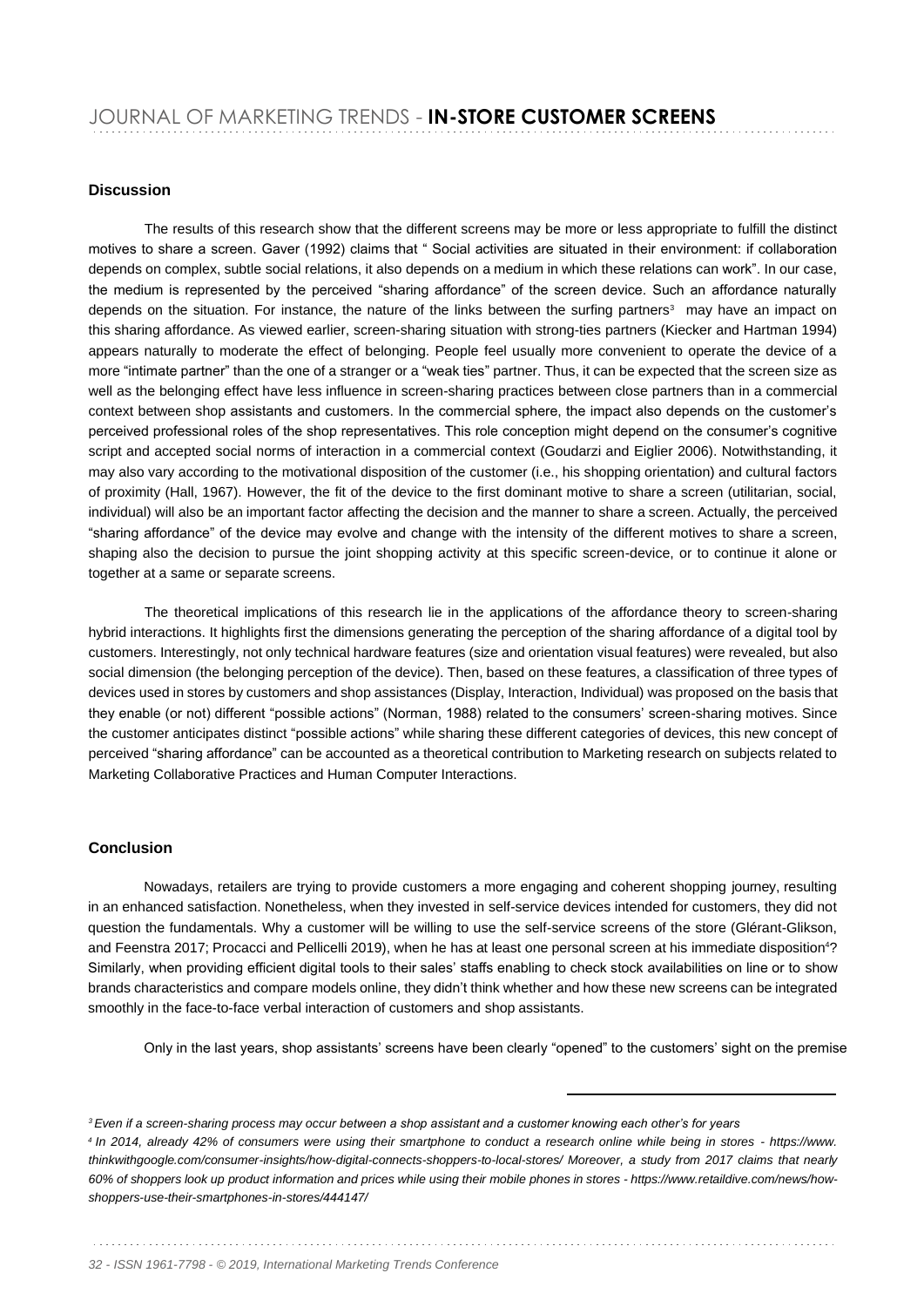that customers will be more satisfied when looking with the shop assistants at the screen. Nonetheless, some recent research has shown that the introduction of technology during interaction with service encounters may constitute either a barrier or a benefit (Giebelhausen, et al., 2014). Subsequently, this study has been conducted to analyze the features of the technology involved in digital devices present in stores and the motives of customers to share these devices with front line employees. In fact, the choice of a device in the store is rarely chosen by shop assistants in a customer centric perspective. The shop assistant usually imposes the use of a specific screen, even if its characteristics is not congruent with the willingness of the customer. That issue can create dissatisfaction especially when the screen is perceived as not appropriate to the situation, that is to say when it cannot "afford" the customer's dominant sharing motives.

This study aimed at identifying the most suitable screens to be shared during a consumer-shop assistant instore interaction has highlighted three types of screens (Display, Interaction, Individual) according to their visual (size and orientation) and social (belonging) perceived affordance. Interestingly, these types of screens surfaced as associated with different motivations to share a screen. These results show the importance of identifying the main screen-sharing motivation of the customer in order to choose a compatible screen to share.

Understanding customers' perception of screens according to "what they afford to do" on it constitutes the main managerial contribution of this paper. Aggregating screen-sharing practices within the trend of adaptive selling (Koel 2015; Roman and Iacobucci 2010; Weitz, Sujan, and Sujan, 1986), shop assistants could be trained to discern the main motive inducing a customer to share a screen and choose a compatible screen-device, having a corresponding sharing affordance. In this manner, anticipated positive instrumental, social or individual values expected from this joint activity could be fulfilled (authors, 2018b). Nonetheless, one of the limitations of this study remains its level of analysis, focusing only on the customer's perspective without taking into consideration the shop assistants' appetence to share a screen with a customer and its perception of the sharing affordance of the different digital tools used in-store. Even if it seems like a complex task, considering a dyad perspective of screen-devices sharing affordance in an interdependence perspective<sup>5</sup> might enable to understand the crossing of two similar/ opposite or complementary partner's affordance of the same device. Furthermore, this paper has only stressed the association between screen-devices perceived sharing affordance and motives to share a screen. As a matter of fact, upcoming researches might also focus at understanding the congruence of screen-sharing motives, screen-sharing affordance, screen-sharing modes and benefits. Indeed, the impact of this phygital screen-sharing practice on customers' perceived values and satisfaction constitute an intriguing issue with important theoretical and managerial potential contributions. While the scope of this study stands at the private customers in retailing stores, its perspective might be similarly enlarged to B2B and applied to business customers in future research.

#### **References**

- Andreani, JC, and Conchon, F. (2005). Méthodes d'analyse et d'interprétation des études qualitatives: Etat de l'art en marketing. *In International Marketing Trends, Congress (Venise)* 1-26, ed. Jean-Claude Andreani and Umberto Collesei, Paris: Marketing Trends Association,
- Babin BJ, Darden WR and Griffin M. (1994). Work and/or fun: measuring hedonic and utilitarian shopping. *Journal of consumer research 20*(4):644–56.

Bardin, L. (1977). Content analysis. *São Paulo: Livraria Martins Fontes.*

Bateson, J. E., and Hui, M. K, 1992. The ecological validity of photographic slides and videotapes in simulating the service setting. *Journal of consumer research, 19*(2), pp.271-281.

Beatty, S. E., and Talpade, S. (1994), Adolescent influence in family decision making: a replication with extension. *Journal of Consumer Research, 21*(2), 332-341.

Borges, A., Chebat, J. C., and Babin, B. J. (2010). Does a companion always enhance the shopping experience? *Journal of Retailing and Consumer Services, 17*(4), 294-299.

<sup>5</sup> I.e. when one person's motives and perceived affordance of a device, affects the motives and device perceived affordance of the partner-*(e.g., Cook and Kenny 2005)*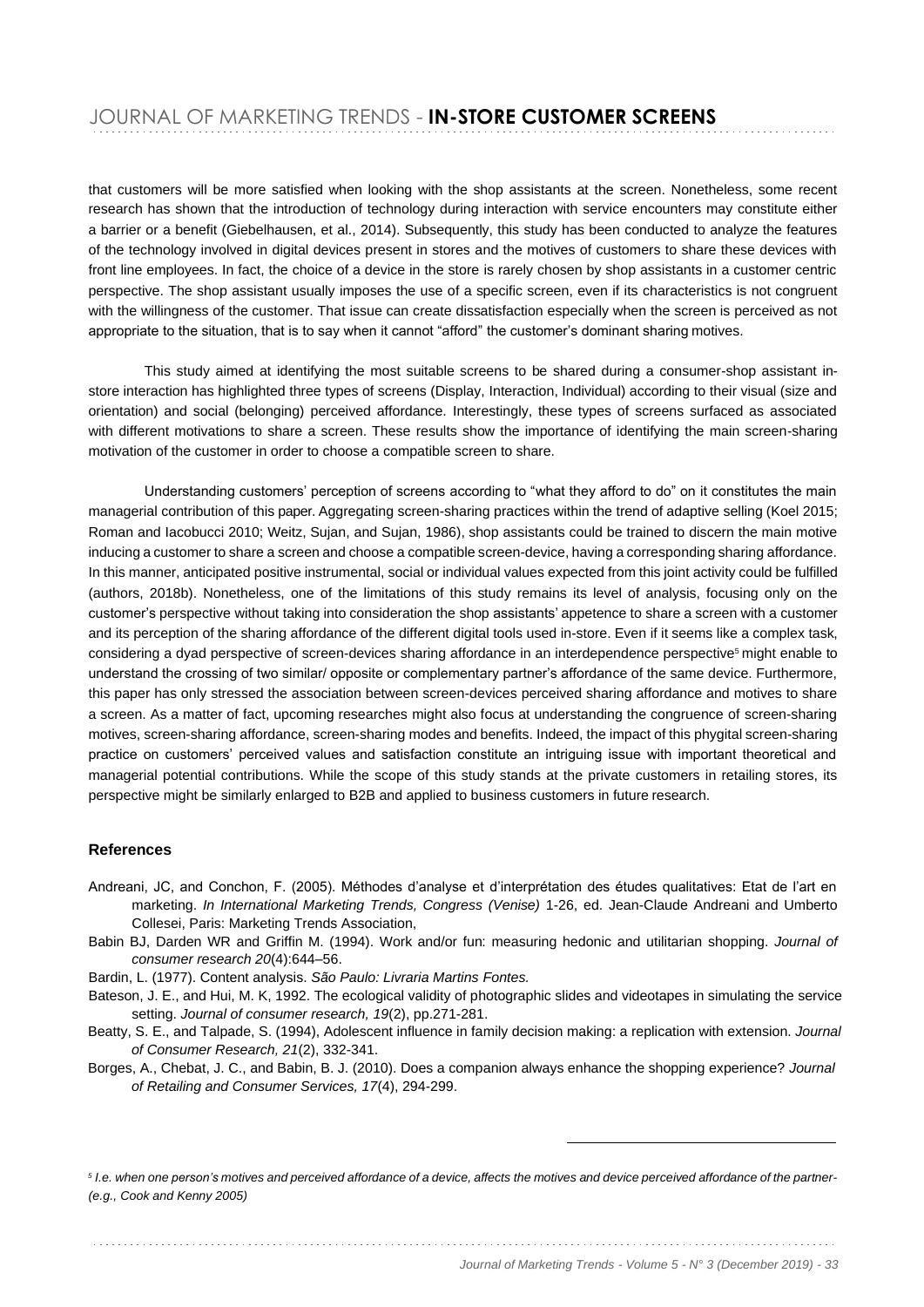Childers, T. L., Carr, C. L., Peck, J., aand Carson, S. (2001), Hedonic and utilitarian motivations for online retail shopping behavior. *Journal of retailing, 77*(4), 511-535.

Cook, W. L., & Kenny, D. A. (2005). The actor–partner interdependence model: A model of bidirectional effects in developmental studies. *International Journal of Behavioral Development*, *29*(2), 101-109.

Dahl, D. W., Manchanda, R. V., and Argo, J. J., 2001. Embarrassment in consumer purchase: The roles of social presence and purchase familiarity. *Journal of consumer research, 28*(3), pp.473-481.

- ElAmri, D. (2015), *"L'Affordance des nouveaux produits hybrides connectés et leur catégorisation par les consommateurs"*; in proceedings of "15eme journee du Marketing Digital, Paris Sorbonne".
- Evrard, Y., Pras, B., Roux, E., Desmet, P., Dussaix, A. M., and Lilien, G. L. (2009). *Market-Fondements et méthodes des recherches en marketing* (No. hal-00490724).
- Filser, M. (2001). Le magasin amiral: de l'atmosphère du point de vente à la stratégie relationnelle de l'enseigne. *Décisions Marketing*, 7-16.
- Furse DH, Punj GN, Stewart DW (1984), A typology of individual search strategies among purchasers of new automobiles. *Journal of Consumer Research*.,10(4): 417-431.
- Gaver, W. W. (1992, December), The affordances of media spaces for collaboration. *In Proceedings of the 1992 ACM conference on Computer-supported cooperative work* (pp. 17-24). ACM.
- Gehrt, K. C., and Carter, K. (1992). An exploratory assessment of catalog shopping orientations: the existence of convenience and recreational segments. *Journal of Direct Marketing*, 6(1), 29-39.
- Gibson, J. J. (1979), *The ecological approach to visual perception*. Boston, MA, US.
- Giebelhausen, M., Robinson, S. G., Sirianni, N. J., and Brady, M. K. (2014). Touch versus tech: When technology functions as a barrier or a benefit to service encounters. *Journal of Marketing*, 78(4), 113-124.

Glaser, B., and Strauss, A. (1967). Grounded theory: The discovery of grounded theory. *Sociology the journal of the British sociological association, 12*(1), 27-49.

- Glérant-Glikson, A., and Feenstra, F. (2017). *Identifying and understanding value sources while interacting with in-store*  **SSIT (Self-Service Information Technologies). HAL.**
- Granbois, D. H. (1968). Improving the study of customer in-store behavior. *The Journal of Marketing*, 28-33.
- Goudarzi, K., and Eiglier, P. (2006). La socialisation organisationnelle du client dans les entreprises de service: concept et dimensions, *Recherche et Applications en Marketing* (French Edition), 21(3), 65-90.
- Hall, E. T., Birdwhistell, R. L., Bock, B., Bohannan, P., Diebold Jr, A. R., Durbin, M., ... and La Barre, W. (1968). Proxemics [and comments and replies]. *Current anthropology, 9*(2/3), 83-108.
- Hartman, C. L., and Kiecker, P. L. (1991). Marketplace influencers at the point of purchase: The role of purchase pals in consumer decision making. *Enhancing knowledge development in marketing*, 461-69.
- Harwood, T. G., and Garry, T., 2003. An overview of content analysis. *The marketing review, 3*(4), pp.479-498.
- Inman, J.J. and Nikolova, H., 2017. Shopper-facing retail technology: a retailer adoption decision framework incorporating shopper attitudes and privacy concerns. *Journal of Retailing, 93*(1), pp.7-28.
- Kennedy, T. L., and Wellman, B. (2007). The networked household. *Information, Communication and Society*, 10(5), 645- 670.
- Kiecker, P., and Hartman, C. L. (1994). Predicting buyers' selection of interpersonal sources: the role of strong ties and weak ties. *NA-Advances in Consumer Research* Volume 21.
- Koel, M. (2015). Un état de l'art sur la vente adaptative. *in International Marketing Trends, Congress (Paris)* ed. Jean-Claude Andreani and Umberto Collesei, Paris: Marketing Trends Association:
- Lim, J., and Beatty, S. E. (2011). Factors affecting couples' decisions to jointly shop. *Journal of Business Research*, 64(7), 774-781.
- Luo, X., 2005. How does shopping with others influence impulsive purchasing? *Journal of Consumer Psychology* 15 (4), pp. 288–294.Malhotra, N. K., 2007. Review of marketing research. In *Review of Marketing Research* (pp. v-v). Emerald Group Publishing Limited.
- Mangleburg, T. F., Doney, P. M., and Bristol, T. (2004). Shopping with friends and teens' susceptibility to peer influence. *Journal of retailing*, *80*(2), 101-116.
- McClelland, D. (1985) *Human Motivation*, Cambridge University Press.
- Miles, M. B., and Huberman, A. M. (1994). Qualitative data analysis. 2. Aufl., *Thousand Oaks et al*.
- Norman, D. A. (1988). *The design of everyday things* (Originally published: The psychology of everyday things), New York, NY: Basic Books.
- Palinkas, L. A., Horwitz, S. M., Green, C. A., Wisdom, J. P., Duan, N., and Hoagwood, K. (2015). Purposeful sampling for qualitative data collection and analysis in mixed method implementation research. *Administration and policy in mental health and mental health services research*, *42*(5), 533-544.
- Patton, M.Q., 2002. *Qualitative research and evaluation methods*. Thousand Oakes.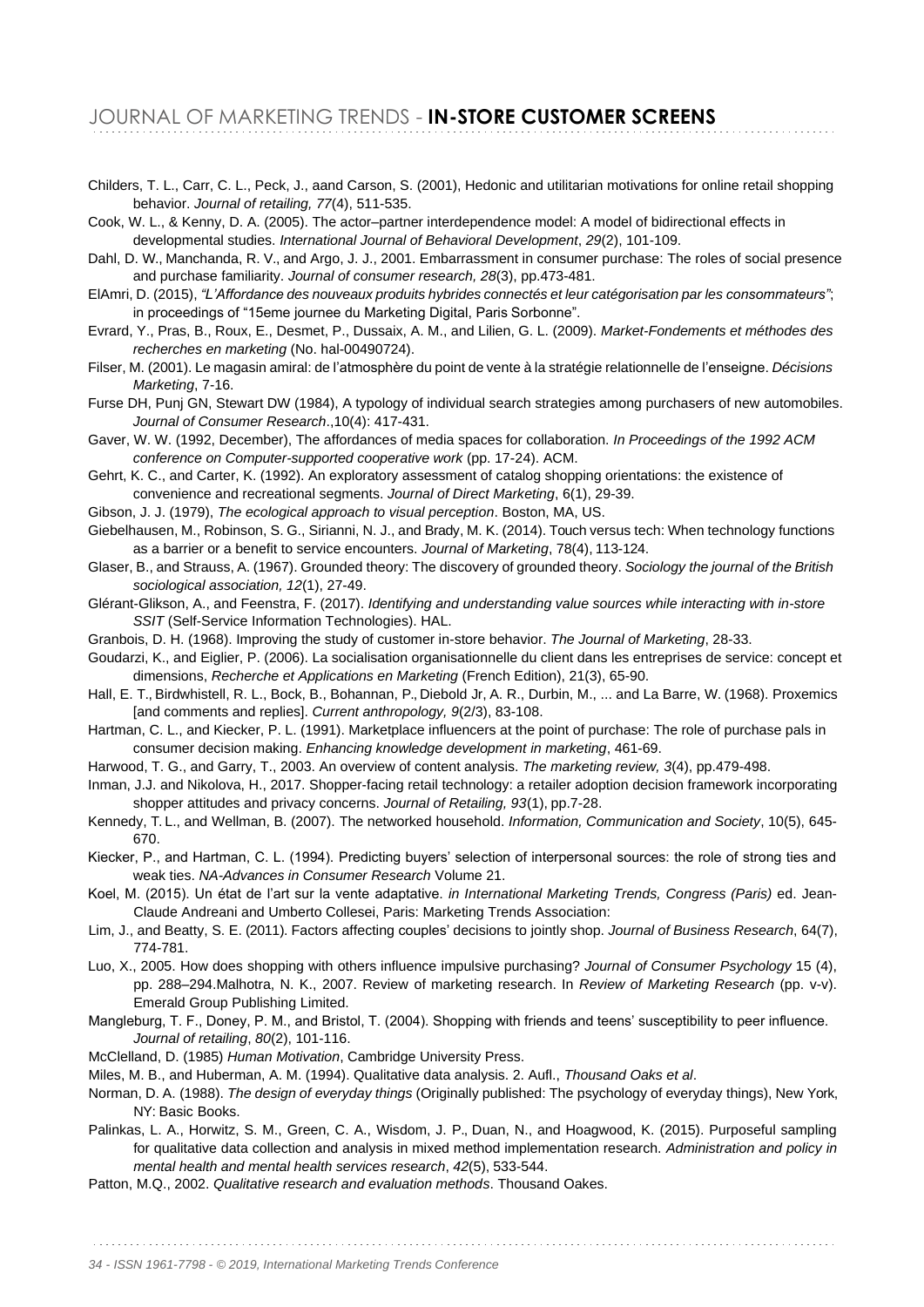Punj, G. N., and Stewart, D. W. (1983). An interaction framework of consumer decision making, *Journal of Consumer Research*, 10(2), 181-196.

Procacci, S., and Pellicelli, C.A. (2019). The impact of Artificial Intelligence on consumers experience: the case of Mc Donald touch screens – *in International Marketing Trends, Congress* (*Venise*) ed. Jean-Claude Andreani and Umberto Collesei, Paris: Marketing Trends Association.

Roman S., and Iacobucci D., (2010) Antecedents and consequences of adaptive selling confidence and behavior : a dyadic analysis of salespeople and their customers. *Journal of the Academy of Marketing Science*, 38,3,363-382.

Sokolowski, Schmalt et al., (2000), Assessing achievement, affiliation and power all at once, The Multi-Motive Grid , *Journal of personality assessment*, 74(1) p 126-145.

Sommer, Robert, Wynes, Marcia, Brinkley, Garland, 1992. Social facilitation effects in shopping behavior, *Environmental Behavior* 24 (3)285–297

Tauber, E. M. (1972). Why do people shop? *The Journal of Marketing*, 46-49.

Vanheems, R. (2013). La distribution à l'heure du multi-canal: une redéfinition du rôle du vendeur, *Décisions Marketing*, 43-59.

Wagner T. Shopping motivation revised: a means-end chain analytical perspective. *International Journal of Retail Distribution Management* 2007; 35(7):569–82.

Weitz, B. A, Sujan, H., Sujan, M (1986). Knowledge, motivation and adaptive behavior : a framework for improving selling effectiveness. *Journal of Marketing*, 50, 174-191.

Wells, A. J. (2002) Gibson's affordances and Turing's theory of computation. *Ecological psychology*, 14 (3). pp. 140-180.

|                 | Age | <b>Birth place</b>           | Home town                              | <b>Profession</b><br><b>Living situation</b>  |                                      | Gender |
|-----------------|-----|------------------------------|----------------------------------------|-----------------------------------------------|--------------------------------------|--------|
| R <sub>1</sub>  | 48  | Togo- Africa                 | Paris                                  | Psychologist                                  | Married + children                   | F      |
| R <sub>2</sub>  | 18  | Surenne                      | La Rochelle                            | Student                                       | Bachelor, living with<br>his parents | M      |
| R3              | 60  | Surenne                      | Anthony                                | Architect                                     | Married + children                   | M      |
| R4              | 39  | La Rochelle                  | Bois Colombe (92)                      | Journalist                                    | Divorced + children                  | F      |
| R <sub>5</sub>  | 38  | Joinville Manche             | Bois Colombe (92)                      | Journalist                                    | Divorced                             | M      |
| R <sub>6</sub>  | 60  | St Jean d'Angely             | La Rochelle                            | Ludothecary                                   | Married + children                   | F      |
| R7              | 23  | Luxembourg                   | Saint Cloud(92)                        | Student                                       | Bachelor - living alone              | M      |
| R <sub>8</sub>  | 55  | Paris                        | La Rochelle                            | Producer<br>Married + children                |                                      | M      |
| R <sub>9</sub>  | 55  | Luxembourg                   | Cartoonist<br><b>Divorced</b><br>Paris |                                               |                                      | F      |
| R <sub>10</sub> | 60  | Strasbourg                   | Paris<br>Teacher<br>Married            |                                               |                                      | F      |
| R <sub>11</sub> | 34  | Strasbourg                   | Paris                                  | Journalist                                    | Married + children                   | M      |
| R <sub>12</sub> | 27  | <b>Nice</b>                  | Messe                                  | Speech Therapist                              | Bachelor - living alone              | F      |
| R <sub>13</sub> | 56  | Paris                        | Paris                                  | Accountant                                    | Married + children                   | M      |
| R <sub>14</sub> | 48  | Alger<br>Algeria             | Neuilly sur Seine                      | Surgeon                                       | Living with his partner              | M      |
| R <sub>15</sub> | 56  | Marseille                    | Courbevoie                             | Divorced + children<br><b>Building keeper</b> |                                      | M      |
| R <sub>16</sub> | 16  | Paris                        | Palaiseau                              | School girl                                   | Bachelor, living with<br>his parents | F      |
| <b>R17</b>      | 78  | Reaux - Charente<br>Maritime | La Rochelle                            | Retired                                       | Married + children                   |        |
| R <sub>18</sub> | 79  | Déllys - Algeria             | La Rochelle                            | Retired                                       | Married + children                   | F      |
| R <sub>19</sub> | 59  | Casablanca<br>Marroco        | Issy-les-Moulineaux                    | Accountant<br>assistant                       | Married + children                   | F      |
| <b>R20</b>      | 39  | Strasbourg                   | Issy-les-Moulineaux.                   | Communication /<br>Education                  | Married + children                   | M      |

**Appendix 1:** Interviews sampling

|            | Men | Women | Bachelor | Married + children | Divorced + children | Divorced | Retired |
|------------|-----|-------|----------|--------------------|---------------------|----------|---------|
|            |     |       |          |                    |                     |          |         |
| Percentage | 55% | 45%   | 20%      | 25%                | 25%                 | 20%      | 10%     |

*Journal of Marketing Trends - Volume 5 - N° 3 (December 2019) - 35*